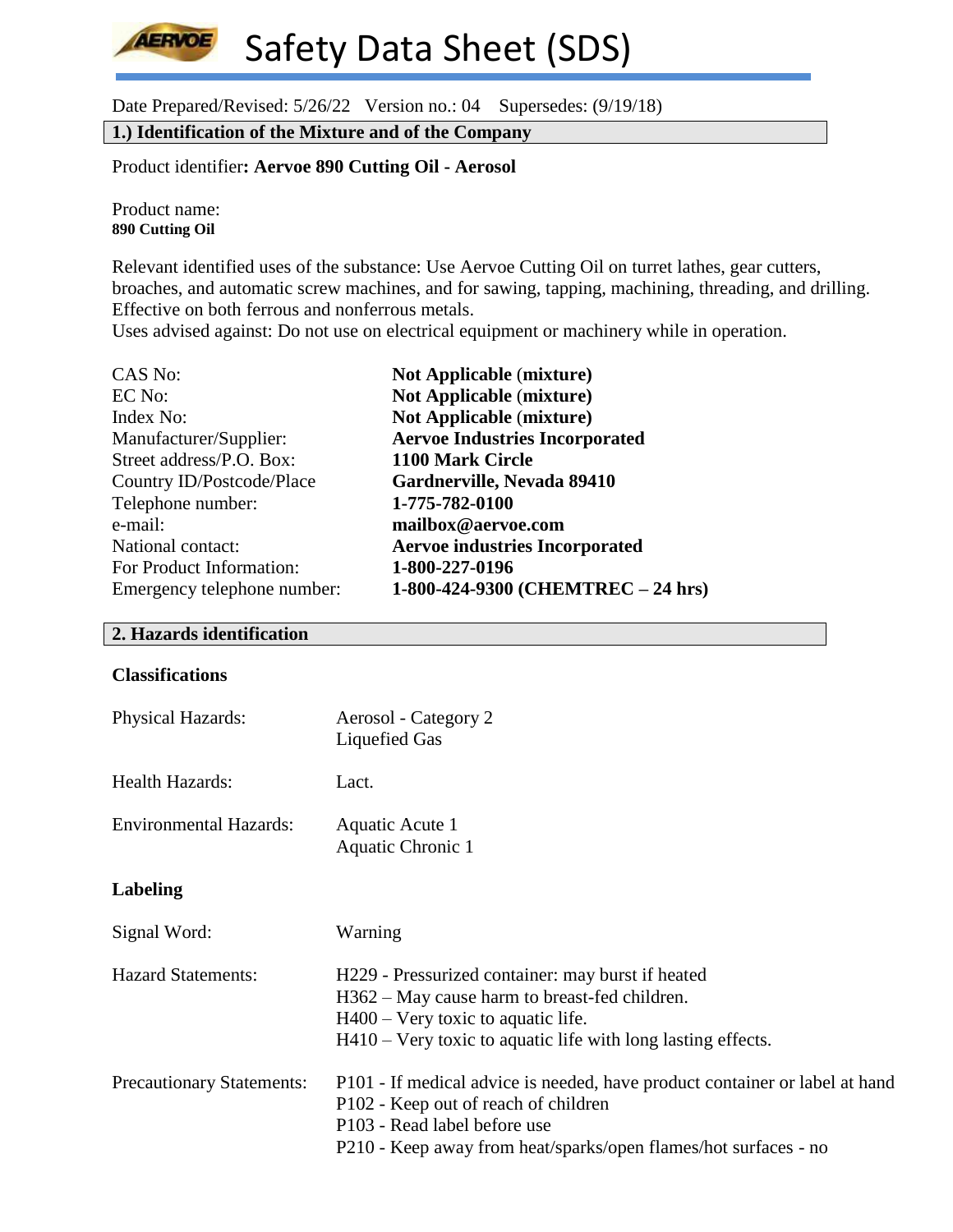

Date Prepared/Revised: 5/26/22 Version no.: 04 Supersedes: (9/19/18)

smoking

- P211 Do not spray on an open flame or other ignition source
- P251 Pressurized container: Do not pierce or burn, even after use
- P261 Avoid breathing dust/fume/gas/mist/vapours/spray
- P262 Do not get in eyes, on skin, or on clothing
- P264 Wash … thoroughly after handling
- P280 Wear protective gloves/eye protection/face protection

P303+P361+P353 - If on skin or hair, remove/takeoff immediately all contaminated clothing. Rinse skin with water/shower.

- P410+P412 Protect from sunlight. Do not expose to temperatures exceeding 50ºC/122ºF
- P501 Dispose of contents/container in accordance with local/regional/national/international regulation
- P273 Avoid release to the environment.



Symbols/Pictograms:

## 3. **Composition / Information on Ingredients**

# **Composition**

| Chemical                                                                   | Synonyms                 | <b>CAS</b><br>Number | <b>EINECS</b><br>Number | Weight<br>Percent | <b>Hazard Category</b>                        | H-Code                               |
|----------------------------------------------------------------------------|--------------------------|----------------------|-------------------------|-------------------|-----------------------------------------------|--------------------------------------|
| $1, 1-$<br>Difluorethan                                                    | $1,1-$<br>difluoroethane | $75-37-6$            | 200-866-1               | $5 - 10%$         | Press. Gas<br>Flam. Gas 1                     | H <sub>220</sub><br>H <sub>280</sub> |
| e Propellant                                                               |                          |                      |                         |                   |                                               |                                      |
| alkanes,<br>$C14-17$ ,<br>chloro;<br>chlorinated<br>paraffins,<br>$C14-17$ | $\Omega$                 | 85535-85-9           | 287-477-0               | $1 - 5\%$         | Lact.<br>Aquatic Acute 1<br>Aquatic Chronic 1 | H <sub>362</sub><br>H400<br>H410     |

# **Other Product Information**

Chemical Identity: Mixture

# **4.) First Aid Measures**

**General Advice:** If symptoms persist, always call a doctor. **Inhalation First Aid:** Remove victim to fresh air and provide oxygen if breathing is difficult. If not breathing, give artificial respiration, preferably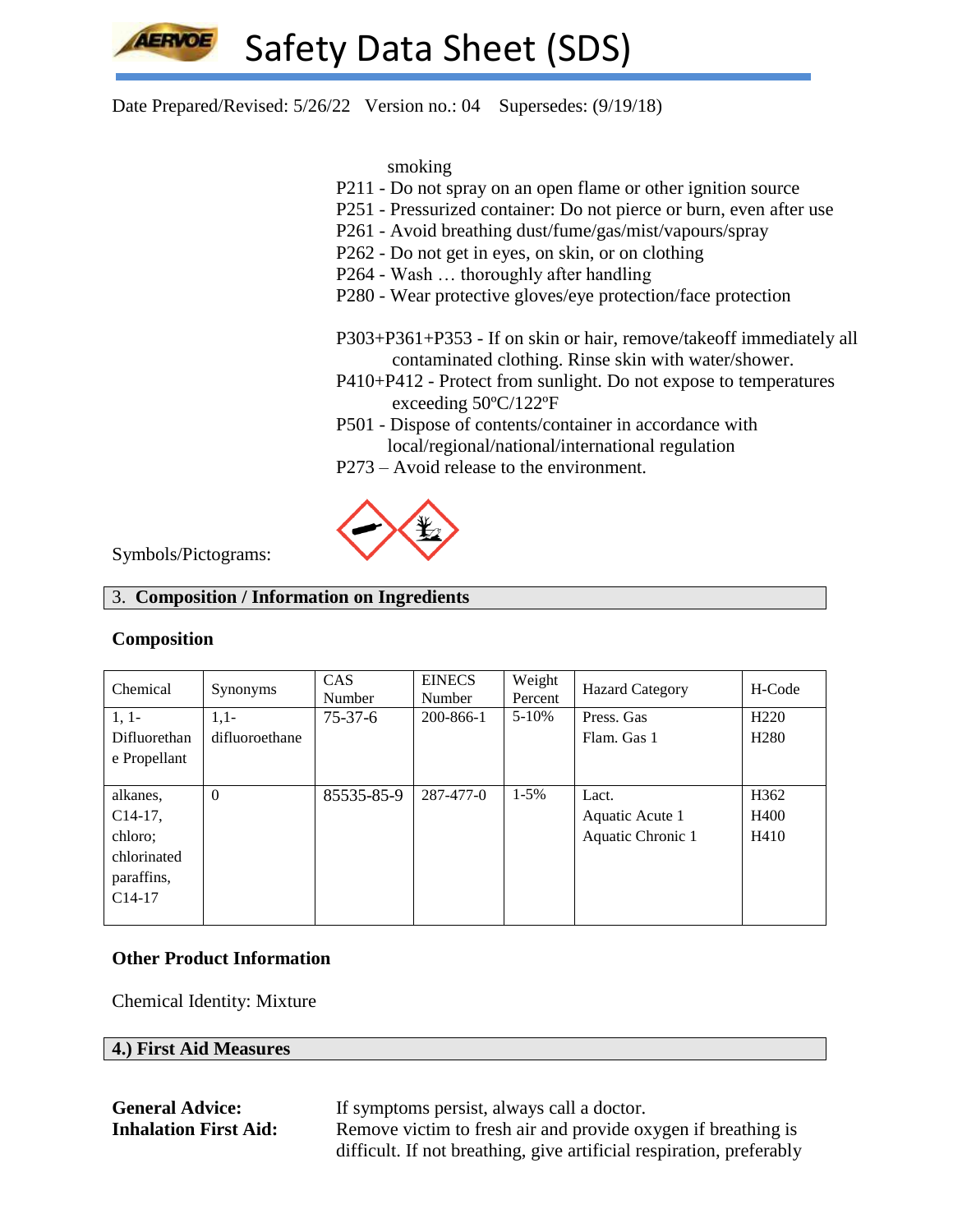Date Prepared/Revised: 5/26/22 Version no.: 04 Supersedes: (9/19/18)

|                                | mouth to mouth. Get medical attention immediately.                             |
|--------------------------------|--------------------------------------------------------------------------------|
| <b>Skin Contact First Aid:</b> | Wash with soap and water. Remove contaminated clothing and                     |
|                                | shoes. Get medical attention immediately. Wash clothing before                 |
|                                | reuse.                                                                         |
| <b>Eye Contact First Aid:</b>  | If contact with eyes, immediately flush eyes with plenty of water              |
|                                | for at least 15 minutes, while holding eyelids open. Get medical               |
|                                | attention immediately.                                                         |
| <b>Ingestion First Aid:</b>    | If swallowed, wash out mouth with water provided the person is                 |
|                                | conscious. Do not induce vomiting. Never give anything by mouth                |
|                                | to an unconscious person. Get medical attention immediately.                   |
| <b>Most Important</b>          |                                                                                |
| <b>Symptoms/Effects:</b>       | Exposure may cause slight irritation to the skin, eyes, and respiratory tract. |
|                                | Excessive exposure may cause central nervous system effects.                   |

# **5. Fire Fighting Measures**

**LERVOE** 

| <b>Flammable Properties:</b><br><b>Auto Ignition Temperature:</b> | Aerosol<br>Not Available                                                                                                                                                                                                                                                                                                            |
|-------------------------------------------------------------------|-------------------------------------------------------------------------------------------------------------------------------------------------------------------------------------------------------------------------------------------------------------------------------------------------------------------------------------|
| Suitable extinguishing media:                                     | Carbon dioxide, dry chemical, water spray.                                                                                                                                                                                                                                                                                          |
| Unsuitable extinguishing media:                                   | None known                                                                                                                                                                                                                                                                                                                          |
| Special hazards arising from the                                  |                                                                                                                                                                                                                                                                                                                                     |
| substance or mixture:                                             | None known                                                                                                                                                                                                                                                                                                                          |
| Hazardous combustion products:                                    | Carbon dioxide, Carbon monoxide                                                                                                                                                                                                                                                                                                     |
| Fire & Explosion Hazards:                                         | Closed Containers may rupture due to the buildup of pressure                                                                                                                                                                                                                                                                        |
|                                                                   | from extreme temperatures.                                                                                                                                                                                                                                                                                                          |
|                                                                   | Precautions for fire-fighters: Use water spray to cool containers exposed to heat or fire to prevent<br>pressure build up. In the event of a fire, wear full protective clothing and<br>NIOSH- approved self-contained breathing apparatus with full face piece<br>operated in the pressure demand or other positive pressure mode. |

## **6. Accidental Release Measures**

#### **PERSONAL PRECAUTIONARY MEASURES:**

- 1) Follow personal protective equipment recommendations found in section 8.
- 2) Maintain adequate ventilation.

# **SPILL CLEAN-UP PROCEDURES:**

- 1.) Evacuate unprotected personnel from the area.
- 2.) Remove sources of ignition if safe to do so.
- 3.) Pickup spilled materials using non-sparking tools and place in an appropriate container for disposal.
- 4.) Contain spill to prevent material from entering sewage or ground water systems.
- 5.) Always dispose of waste materials in accordance with all EU, National and Local Regulations.

#### **7. Handling and Storage**

#### **Handling**:

Flammable Aerosol, use in a well ventilated area.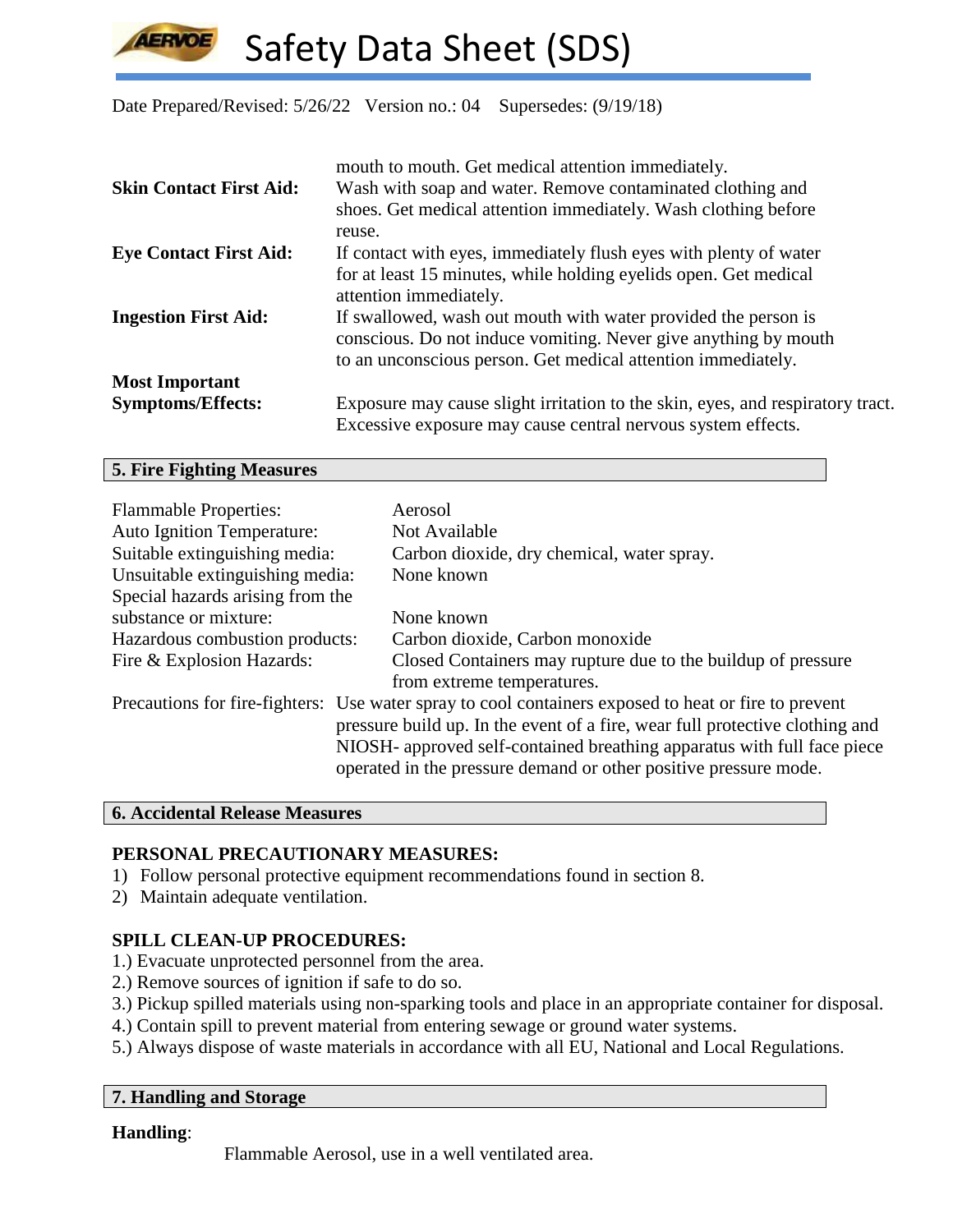# Date Prepared/Revised: 5/26/22 Version no.: 04 Supersedes: (9/19/18)

Do not use near sources of ignition.

Do not to eat, drink and smoke while working with this material. Wash hands after use.

# **Conditions for safe storage, including any incompatibilities:**

Store out of direct sunlight. Storage Temperature:  $32^{\circ}$  to  $120^{\circ}$ F (0° to 49°C). No known incompatibilities.

# **8. Exposure Controls / Personal Protection**

# **Appropriate engineering controls:**

Ensure adequate ventilation. A system of local and/or general exhaust is recommended to keep employee exposures below the Airborne Exposure Limits.

Keep away from sources of ignition.

Take precautionary measures against static discharge.

## **Personal Protection:**

Eye & face protection devices such as safety glasses, safety goggles or face shield are recommended.

## **Skin protection**

Wear the appropriate protective clothing, including boots, gloves, lab coat, apron or coveralls, as appropriate, to prevent skin contact.

# **Respiratory protection:**

Use only in an adequately ventilated area. For unknown vapor concentrations use a positive-pressure, pressure-demand, self-contained breathing apparatus (SCBA).

| <b>Hazardous Ingredient</b>   | <b>CAS</b>    | <b>ACGIH TLV</b> | <b>ACGIH TLV</b> | <b>OSHA PEL</b> | <b>OSHA PEL</b> |
|-------------------------------|---------------|------------------|------------------|-----------------|-----------------|
|                               | <b>Number</b> | (TWA)            | (STEL)           | (TWA)           | (STEL)          |
| 1, 1-Difluorethane Propellant | 75-37-6       | N/A              | N/A              | N/A             | N/A             |
| alkanes, C14-17, chloro;      | 85535-85-9    | N/A              | N/A              | N/A             | N/A             |
| chlorinated paraffins, C14-17 |               |                  |                  |                 |                 |

# **\*Values are based on the 2019 Guide to Occupational Exposure Values by ACGIH**

#### **9. Information on Basic Physical and Chemical Properties**

| Appearance: Milky white liquid        | Odor: Mild                            |
|---------------------------------------|---------------------------------------|
| Odor Threshold: N/AV                  | $pH: 8-10$                            |
| Melting Point: N/AV                   | Freezing Point: N/AV                  |
| Initial Boiling Point: N/AV           | Boiling Point Range: N/AV             |
| Flash Point: < $0^{\circ}$ F (-18° C) | Evaporation Rate: Slower than n-Butyl |
|                                       | Acetate                               |
| Flammability Solid/Gas: Flammable gas | LEL: 3.9% UEL: 16.9%                  |
| Vapor Pressure: N/AV                  | Vapor Density: Heavier Than Air       |
| <b>Relative Density: N/AV</b>         | Solubility: Negligible                |
| Partition Coefficient: N/AV           | Auto-ignition Temperature: N/AV       |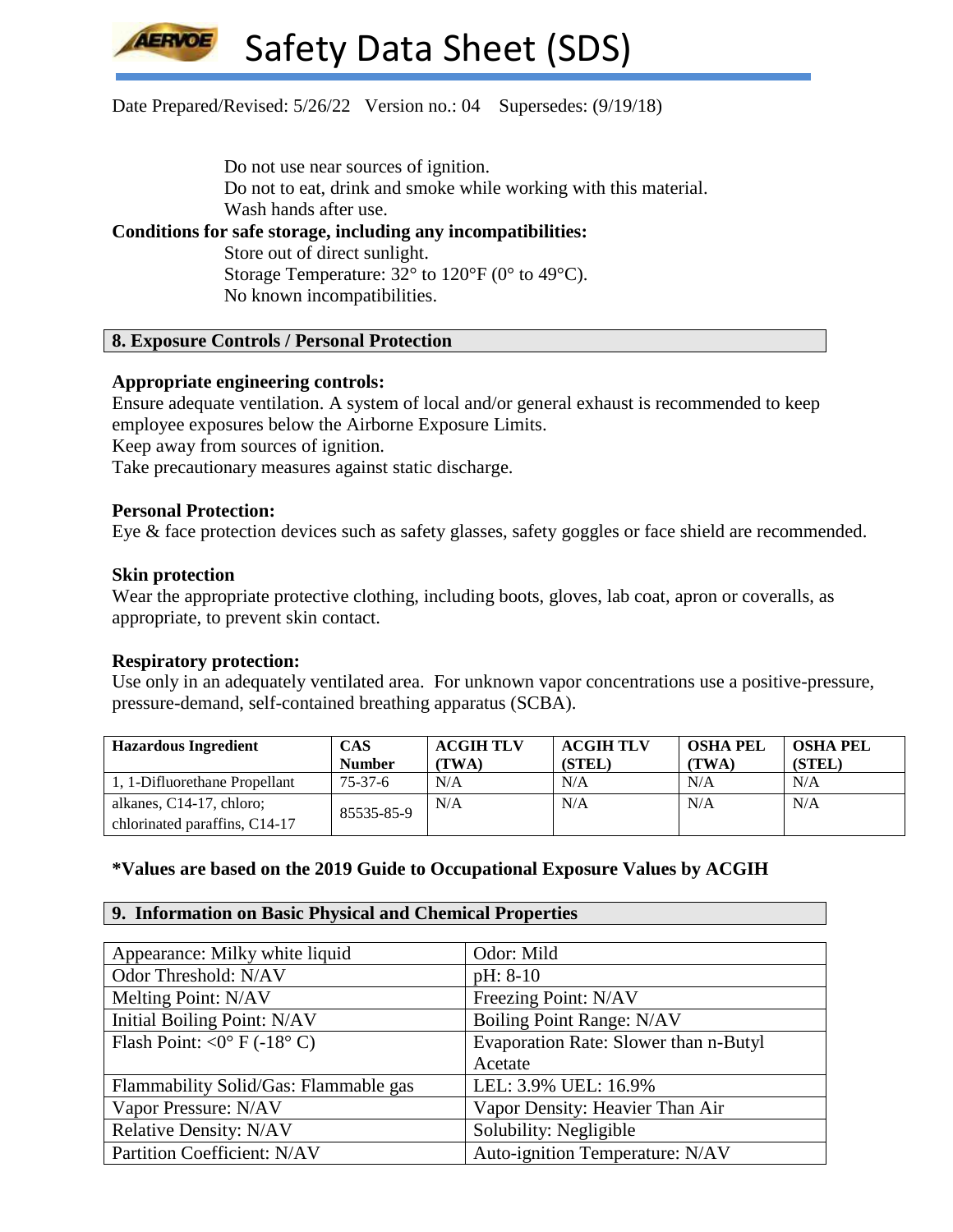

Date Prepared/Revised: 5/26/22 Version no.: 04 Supersedes: (9/19/18)

| n-octanol/water: N/AV             |                            |
|-----------------------------------|----------------------------|
| Decomposition Temperature: N/AV   | Viscosity: N/AV            |
| <b>Explosive Properties: N/AV</b> | Oxidizing Properties: N/AV |

## **10. Stability & Reactivity**

Possibility of hazardous reactions: Hazardous polymerization will not occur under normal conditions Chemical stability: Stable under normal conditions Conditions to avoid: Heat and ignition sources Incompatible materials: Strong Oxidizing Agents Hazardous decomposition products: Will not occur

# **11. Toxicological Information**

Reports have associated repeated and prolonged overexposure to solvents with permanent brain and nervous system damage. Repeated overexposure can also damage kidneys, lungs, liver, heart and blood

Routes of exposure: Eyes, skin, ingestion, and/or inhalation

| Acute toxicological data:<br>Rat (Oral)<br>Rat (Inha.)      | $(1, 1$ -Difluorethane Propellant) LD50: > 1500 mg / kg<br>$(1, 1$ -Difluorethane Propellant) LC50: 383,000ppm / 4 hr                                    |
|-------------------------------------------------------------|----------------------------------------------------------------------------------------------------------------------------------------------------------|
| Eye irritation data:                                        | N/AV                                                                                                                                                     |
| Skin irritation/sensitization/absorption data:              | N/AV                                                                                                                                                     |
| Reproductive toxicity data:                                 | N/AV                                                                                                                                                     |
| Mutagenicity data:                                          | N/AV                                                                                                                                                     |
| Symptoms associated with physical contact:                  | N/AV                                                                                                                                                     |
| Acute/chronic effects from short/long<br>term exposure:     | Irritating to skin. Prolonged/repeated contact may<br>cause defatting of the skin which can lead to<br>dermatitis. Not expected to be a skin sensitizer. |
| Known reportable carcinogens via the<br>following agencies: |                                                                                                                                                          |
| NTP:                                                        | N/AV                                                                                                                                                     |
| IARC:                                                       | N/AV                                                                                                                                                     |
| OSHA:                                                       | N/AV                                                                                                                                                     |
| 12. Ecological Information                                  |                                                                                                                                                          |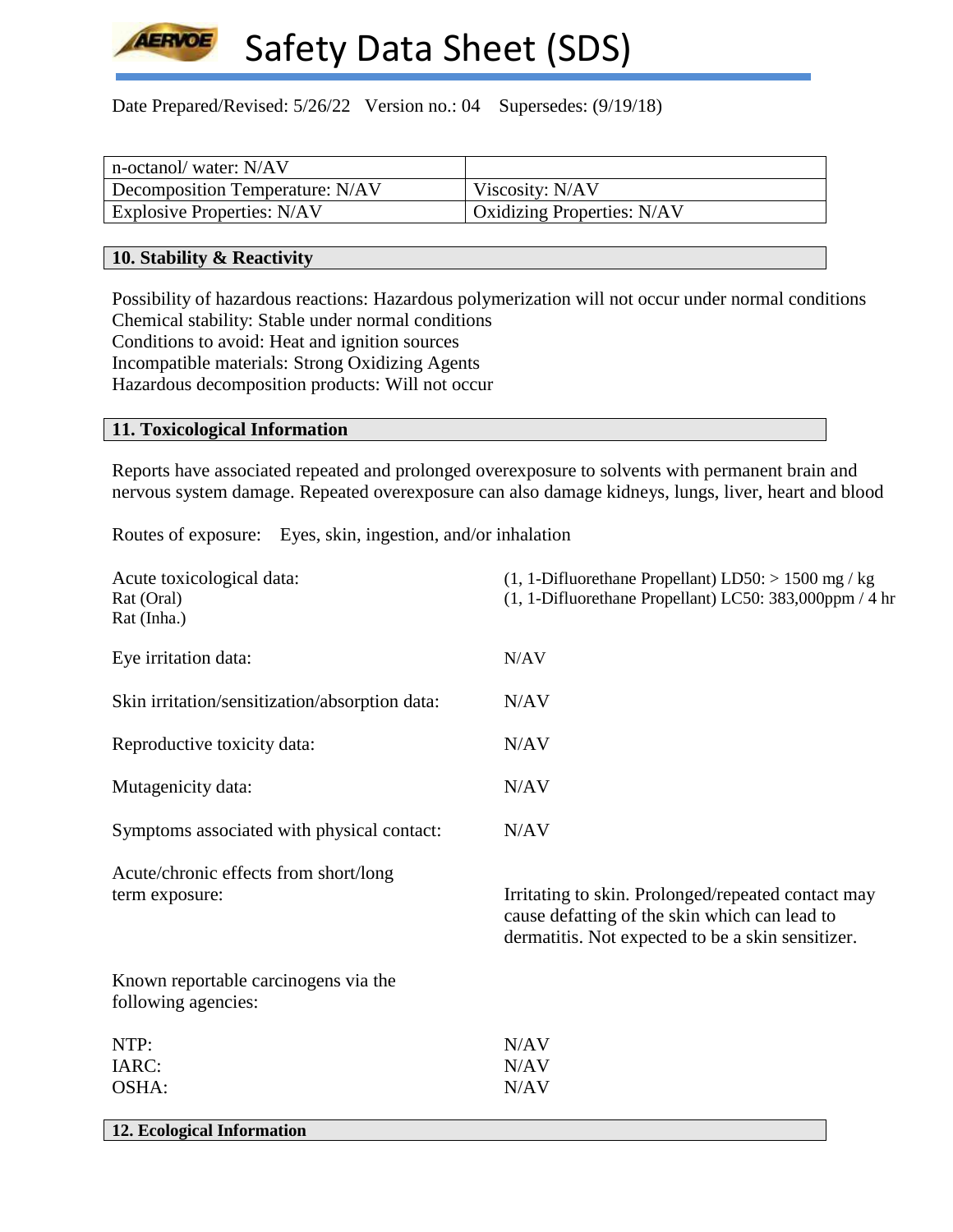**LERVOE** 

Safety Data Sheet (SDS)

Date Prepared/Revised: 5/26/22 Version no.: 04 Supersedes: (9/19/18)

Ecotoxicity: **No Data Available** Persistence and degradability: **No Data Available** Bioaccumulative potential: **No Data Available** Mobility in soil: **No Data Available** Results of PBT and vPvB assessment: **No Data Available** Other adverse effects: **No Data Available**

#### **13. Disposal Considerations**

**Waste Disposal:** Dispose of material in accordance with EU, national and local requirements. For proper disposal of used material, an assessment must be completed to determine the proper and permissible waste management options permitted under applicable rules, regulations and/or laws governing your location.

**Product / Packaging disposal:** Dispose of packaging in accordance with federal, state and local requirements, regulations and/or laws governing your location.

## **14. Transportation Information**

#### **US DOT**

| <b>UN</b>     | <b>Proper Shipping Name</b> | Hazard | Packing    | Marine     | Special           |
|---------------|-----------------------------|--------|------------|------------|-------------------|
| Number        |                             | Class  | Group      | Pollutant  | <b>Provisions</b> |
| <b>UN1950</b> | Aerosols                    | $\sim$ | <b>Not</b> | <b>Not</b> | Reference 49      |
|               |                             |        | Applicable | Applicable | CFR 172.101       |

#### **IMDG**

| <b>UN</b> | <b>Proper Shipping Name</b> | Hazard | Packing    | Marine     | Special          |
|-----------|-----------------------------|--------|------------|------------|------------------|
| Number    |                             | Class  | Group      | Pollutant  | Provisions       |
| UN1950    | Aerosols                    | 2.1    | <b>Not</b> | <b>Not</b> | Reference        |
|           |                             |        | Applicable | Applicable | <b>IMDG</b> code |
|           |                             |        |            |            | part 3           |

# **IATA:**

| <b>UN</b> | <b>Proper Shipping Name</b> | Hazard | Packing    | Marine     | Special     |
|-----------|-----------------------------|--------|------------|------------|-------------|
| Number    |                             | Class  | Group      | Pollutant  | Provisions  |
| UN1950    | Aerosols                    | 2.1    | <b>Not</b> | <b>Not</b> | Reference   |
|           |                             |        | Applicable | Applicable | <b>IATA</b> |
|           |                             |        |            |            | Dangerous   |
|           |                             |        |            |            | Goods       |
|           |                             |        |            |            | Regulation  |

## **15. Regulatory Information**

#### **Workplace classification:**

This product is considered hazardous under the OSHA Hazard Communication Standard (29 CFR 1910.1200). The Occupational Safety and Health Administration's interpretation of the product's hazard to workers.

# **SARA Title 3:**

Section 311/312 Categorizations (40 CFR 372): This product is a hazardous chemical under 29 CFR 1910.1200, and is categorized as an immediate and delayed health, and flammability physical hazard.